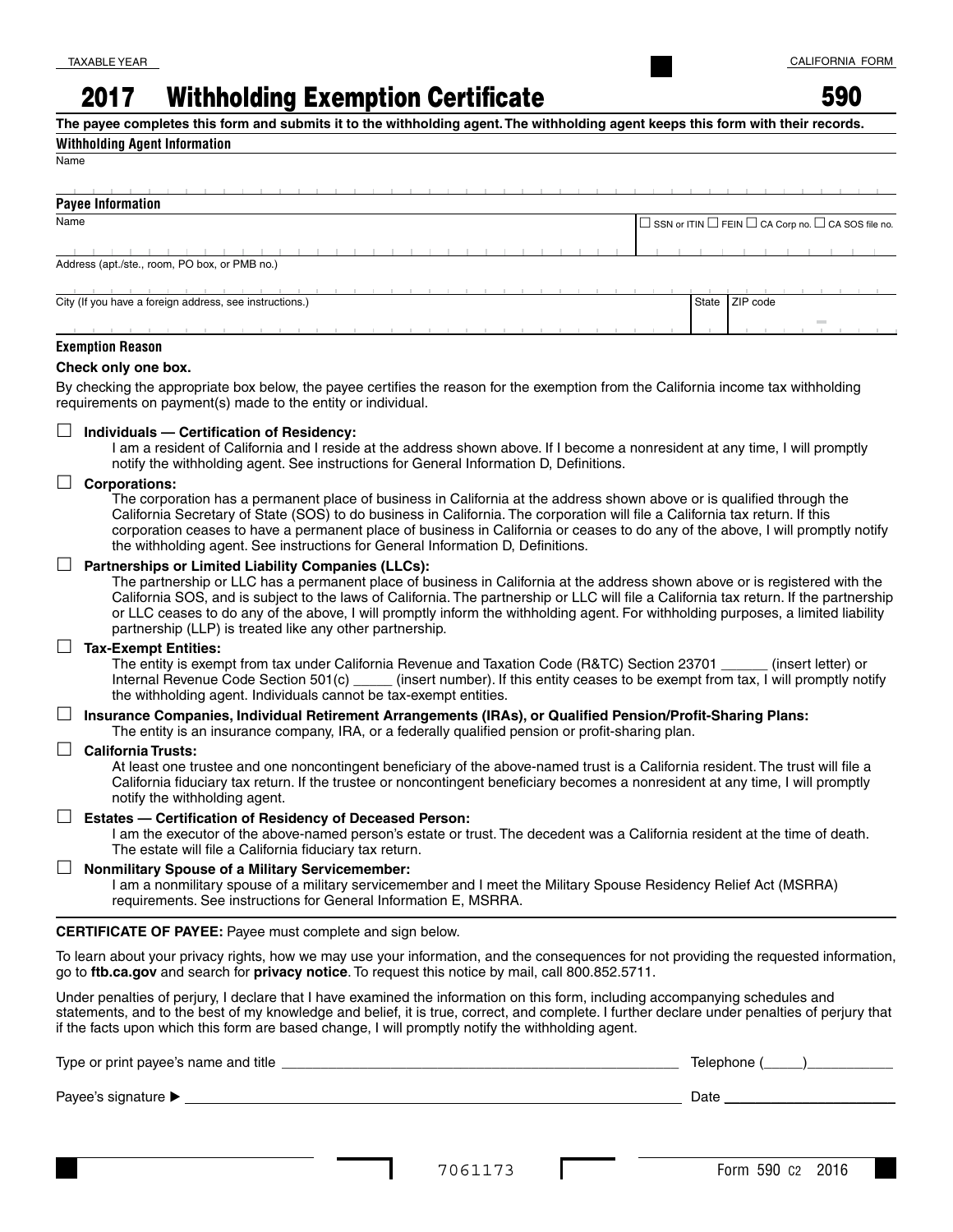# 2017 Instructions for Form 590

**Withholding Exemption Certificate**

References in these instructions are to the California Revenue and Taxation Code (R&TC).

## General Information

### **Registered Domestic Partners (RDP) –** For

purposes of California income tax, references to a spouse, husband, or wife also refer to a Registered Domestic Partner (RDP) unless otherwise specified. For more information on RDPs, get FTB Pub. 737, Tax Information for Registered Domestic Partners.

# A Purpose

Use Form 590, Withholding Exemption Certificate, to certify an exemption from nonresident withholding.

Form 590 does not apply to payments of backup withholding. For more information, go to **ftb.ca.gov** and search for **backup withholding**.

Form 590 does not apply to payments for wages to employees. Wage withholding is administered by the California Employment Development Department (EDD). For more information, go to **edd.ca.gov** or call **888**.745.3886.

**Do not** use Form 590 to certify an exemption from withholding if you are a **Seller of California real estate**. Sellers of California real estate use Form 593-C, Real Estate Withholding Certificate, to claim an exemption from the real estate withholding requirement.

#### **The following are excluded from withholding and completing this form:**

- **•** The United States and any of its agencies or instrumentalities.
- **•** A state, a possession of the United States, the District of Columbia, or any of its political subdivisions or instrumentalities.
- **•** A foreign government or any of its political subdivisions, agencies, or instrumentalities.

# B Income Subject to Withholding

California Revenue and Taxation Code (R&TC) Section 18662 requires withholding of income or franchise tax on payments of California source income made to nonresidents of California.

Withholding is required on the following, but is not limited to:

- **•** Payments to nonresidents for services rendered in California.
- **•** Distributions of California source income made to domestic nonresident partners, members, and S corporation shareholders and allocations of California source income made to foreign partners and members.
- **•** Payments to nonresidents for rents if the payments are made in the course of the withholding agent's business.
- **•** Payments to nonresidents for royalties from activities sourced to California.
- **•** Distributions of California source income to nonresident beneficiaries from an estate or trust.
- **•** Endorsement payments received for services performed in California.
- **•** Prizes and winnings received by nonresidents for contests in California.

However, withholding is optional if the total payments of California source income are \$1,500 or less during the calendar year.

For more information on withholding get FTB Pub. 1017, Resident and Nonresident Withholding Guidelines. To get a withholding publication, see Additional Information.

# C Who Certifies this Form

Form 590 is certified by the payee. California residents or entities exempt from the withholding requirement should complete Form 590 and submit it to the withholding agent before payment is made. The withholding agent is then relieved of the withholding requirements if the agent relies in good faith on a completed and signed Form 590 unless notified by the Franchise Tax Board (FTB) that the form should not be relied upon.

An incomplete certificate is invalid and the withholding agent should not accept it. If the withholding agent receives an incomplete certificate, the withholding agent is required to withhold tax on payments made to the payee until a valid certificate is received. In lieu of a completed exemption certificate, the withholding agent may accept a letter from the payee as a substitute explaining why they are not subject to withholding. The letter must contain all the information required on the certificate in similar language, including the under penalty of perjury statement and the payee's taxpayer identification number (TIN). The withholding agent must retain a copy of the certificate or substitute for at least five years after the last payment to which the certificate applies, and provide it upon request to the FTB.

If an entertainer (or the entertainer's business entity) is paid for a performance, the entertainer's information must be provided. **Do not** submit the entertainer's agent or promoter information.

The grantor of a grantor trust shall be treated as the payee for withholding purposes. Therefore, if the payee is a grantor trust and one or more of the grantors is a nonresident, withholding is required. If all of the grantors on the trust are residents, no withholding is required. Resident grantors can check the box on Form 590 labeled "Individuals — Certification of Residency."

# D Definitions

For California nonwage withholding purposes, **nonresident** includes all of the following:

- **•** Individuals who are not residents of California.
- **•** Corporations not qualified through the California Secretary of State (CA SOS) to do business in California or having no permanent place of business in California.
- **•** Partnerships or limited liability companies (LLCs) with no permanent place of business in California.
- **•** Any trust without a resident grantor, beneficiary, or trustee, or estates where the decedent was not a California resident.

### Foreign refers to non-U.S.

For more information about determining resident status, get FTB Pub. 1031, Guidelines for Determining Resident Status. Military servicemembers have special rules for residency. For more information, get FTB Pub. 1032, Tax Information for Military Personnel.

### **Permanent Place of Business:**

A corporation has a permanent place of business in California if it is organized and existing under the laws of California or it has qualified through the CA SOS to transact intrastate business. A corporation that has not qualified to transact intrastate business (e.g., a corporation engaged exclusively in interstate commerce) will be considered as having a permanent place of business in California only if it maintains a permanent office in California that is permanently staffed by its employees.

## E Military Spouse Residency Relief Act (MSRRA)

Generally, for tax purposes you are considered to maintain your existing residence or domicile. If a military servicemember and nonmilitary spouse have the same state of domicile, the MSRRA provides:

- **•** A spouse shall not be deemed to have lost a residence or domicile in any state solely by reason of being absent to be with the servicemember serving in compliance with military orders.
- **•** A spouse shall not be deemed to have acquired a residence or domicile in any other state solely by reason of being there to be with the servicemember serving in compliance with military orders.

**Domicile** is defined as the one place:

- **•** Where you maintain a true, fixed, and permanent home.
- **•** To which you intend to return whenever you are absent.